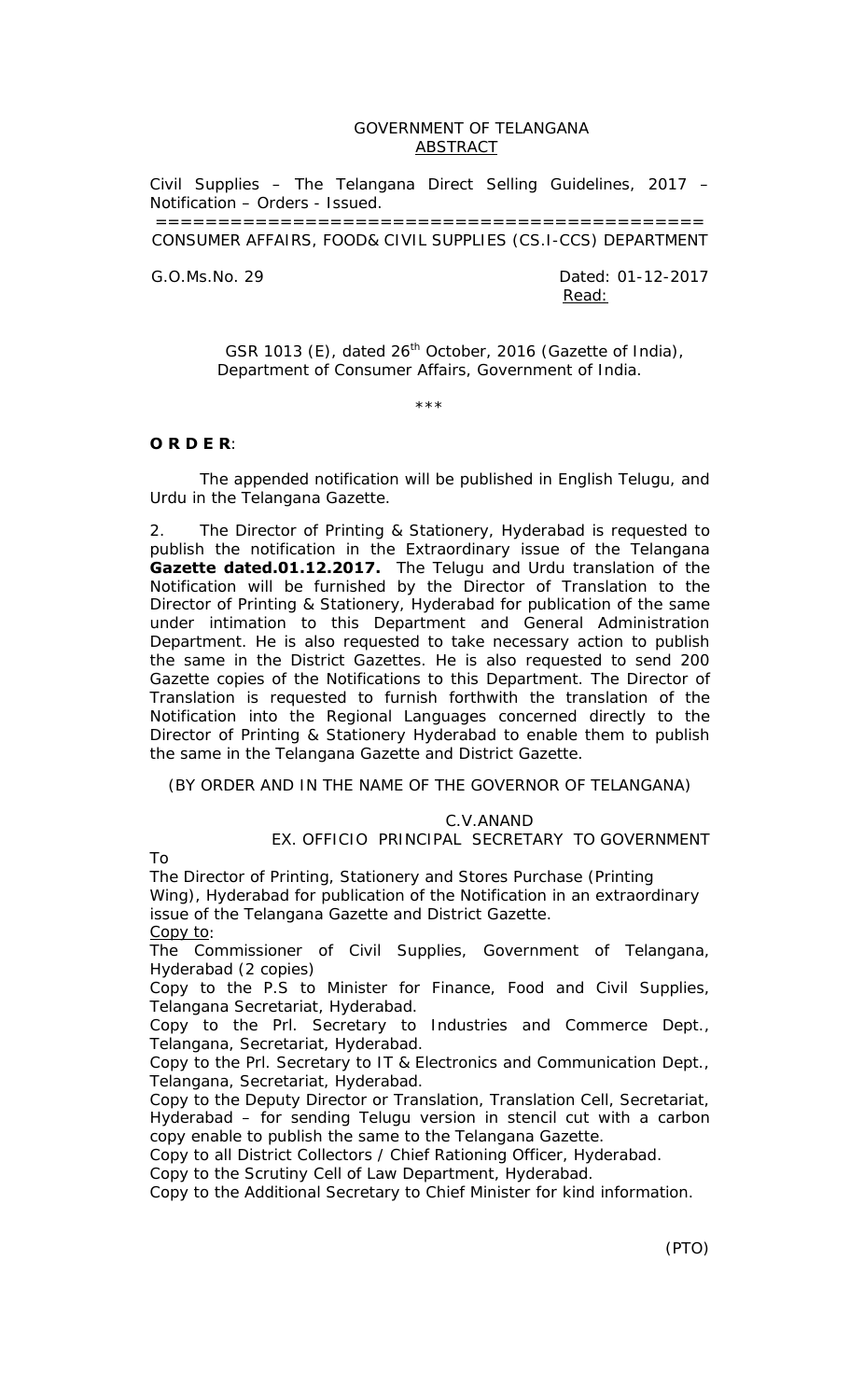Copy submitted to the Under Secretary, Department of Consumer Affairs, Ministry of Food and Public Distribution, Krishi Bhavan, New Delhi. Copy to all Joint Collectors / Chief Rationing Officer, Hyderabad. Copy to all District Supply Officers in the State for information and necessary action. SF / SC.

// FORWARDED:: BY ORDER//

SECTION OFFICER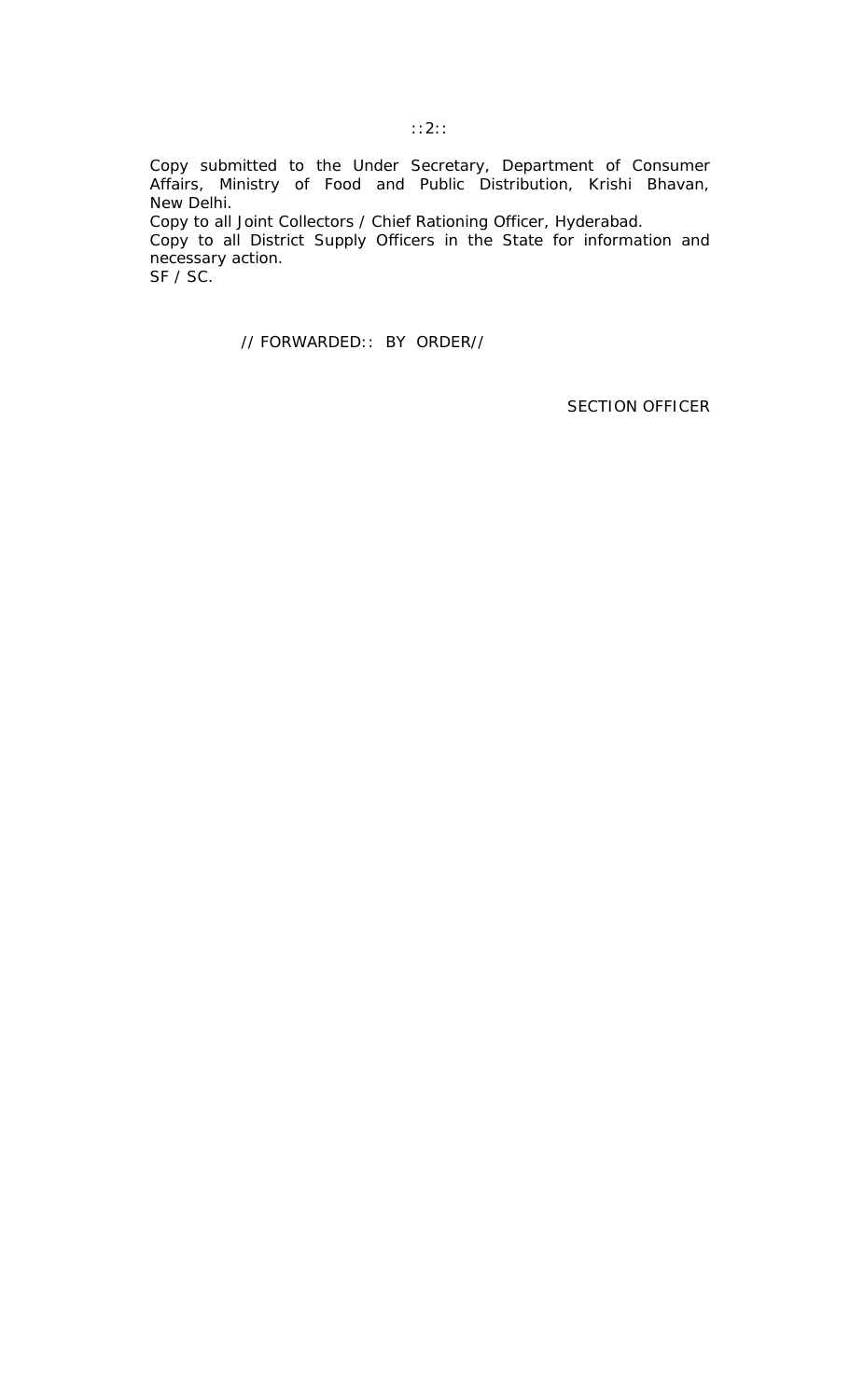## **NOTIFICATION**

With the prior concurrence of the Central Government vide F.No.21/18/2014-IT(Vol-II), Ministry of Consumer Affairs, Food & Public Distribution, Department of Food & Public Distribution, dated:09.09.2016 the Governor of Telangana hereby makes the following Order, namely:

## **Short title, extent and commencement:-**

- (1) This order may be called the "The Telangana Direct Selling Guidelines order, 2017".
- (2) It extends to the whole of the State of Telangana.
- (3) It shall come into force with immediate effect.

## **Clause-1: - Definitions:**

In these Guidelines unless and otherwise required:

- 1. "Act" means the Consumer Protection Act, 1986 (68 of 1986);
- 2. "Consumer" shall have the same meaning as provided under the Consumer Protection Act, 1986;
- 3. "Prospect" means a person to whom an offer or a proposal is made by the Direct Seller to join a Direct Selling opportunity;
- 4. "Direct Seller" means a person appointed or authorized, directly or indirectly, by a Direct Selling Entity through a legally enforceable written contract to undertake direct selling business on principal to principal basis.
- 5. "Network of Direct Selling" means a network of direct sellers at different levels of distribution, who may recruit or introduce or sponsor further levels of direct sellers, who they then support:

**Explanation:** "network of direct selling" shall mean any system of distribution or marketing adopted by a direct selling entity to undertake direct selling business in accordance with these Guidelines, and shall include the multi-level marketing method of distribution.

6. "Direct Selling" means marketing, distribution and sale of goods or providing of services as a part of network of Direct Selling other than under a pyramid scheme;

> *Provided that such sale of goods or services occurs otherwise than through a "permanent retail location" to the consumers, generally in their houses or at their workplace or through explanation and demonstration of such goods and services at a particular place.*

**Explanation:** "Permanent retail location" includes such place, location or premises where the seller conducts sales in the ordinary course of business

7. "Direct Selling Entity", means an entity, not being engaged in a pyramid scheme, which sells or offers to sell goods or services through a direct seller.

Provided that "Direct Selling Entity" does not include any entity or business notified otherwise by the Government for the said purpose from time to time.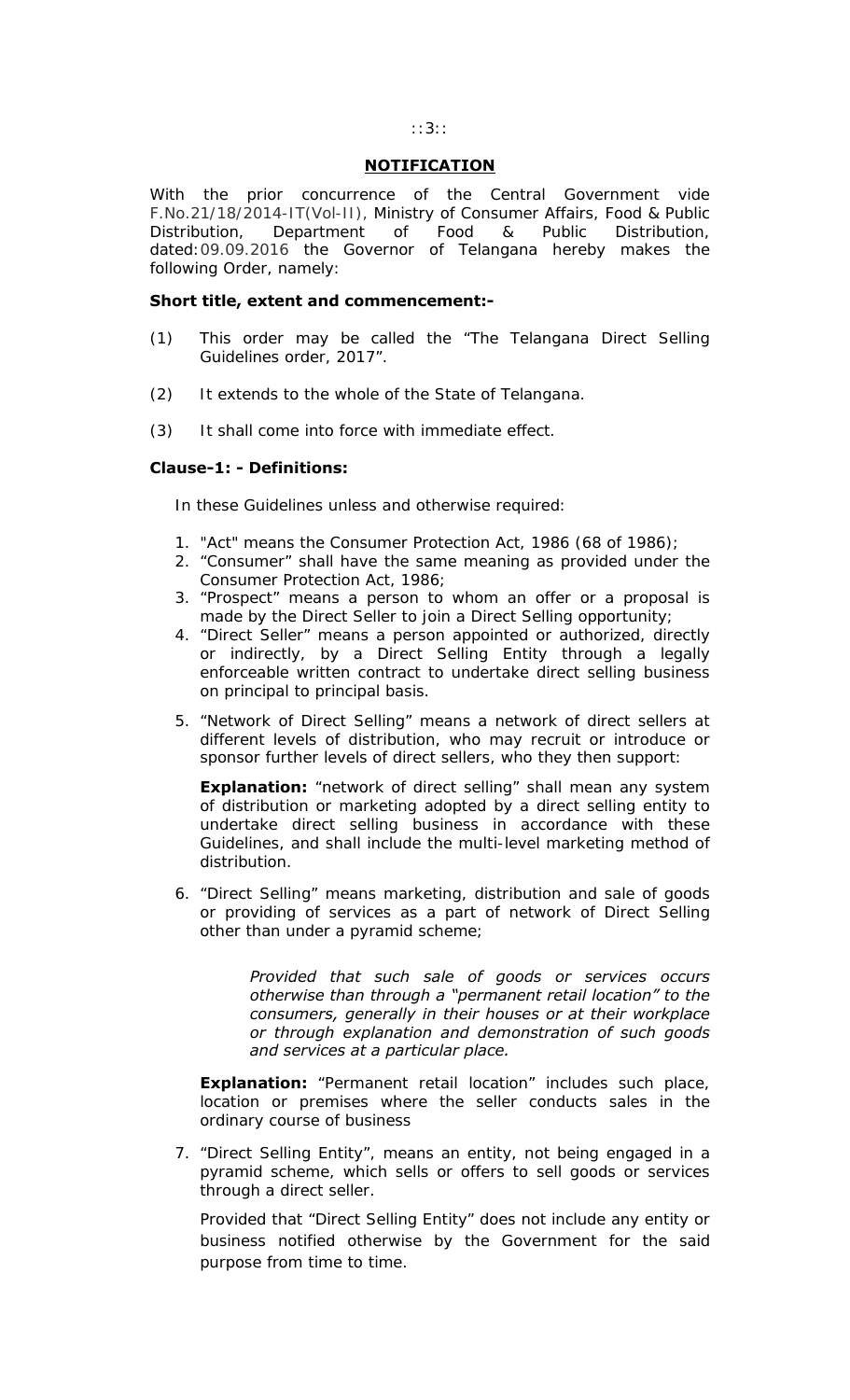- 8. "Goods" means goods as defined in the Sale of Goods Act, 1930 and "Service" means service as defined in the Consumer Protection Act, 1986;
- 9. "Saleable" shall mean, with respect to goods or services, unused and marketable, which has not expired, and which is not seasonal, discontinued or special promotion goods or services;
- 10."Cooling-off Period" means the duration of time counted from the date when the direct seller and the direct selling entity enter into an agreement under Clause 4 and ending with date on which the contract is to be performed and within which the direct seller may repudiate the agreement without being subject to penalty for breach of contract;
- 11. "Pyramid Scheme" means:

A multi layered network of subscribers to a scheme formed by subscribers enrolling one or more subscribers in order to receive any benefit, directly or indirectly, as a result of enrolment, action or performance of additional subscribers to the scheme. The subscribers enrolling further subscriber(s) occupy higher position and the enrolled subscriber(s) lower position, thus, with successive enrolments, they form multi-layered network of subscribers.

*Provided that the above definition of a "Pyramid Scheme" shall not apply to a multi layered network of subscribers to a scheme formed by a Direct Selling Entity, which consists of subscribers enrolling one or more subscribers in order to receive any benefit, directly or indirectly, where the benefit is as a result of sale of goods or services by subscribers and the scheme/financial arrangement complies with all of the following*:

- (a) It has no provision that a Direct Seller will receive remuneration or incentives for the recruitment / enrolment of new participants.
- (b) It does not mandatorily require a participant to purchase goods or services:
	- (i) for an amount that exceeds an amount for which such goods or services can be expected to be sold or resold to consumers;
	- (ii) for a quantity of goods or services that exceeds an amount that can be expected to be consumed by, or sold or resold to consumers;
- (c) It does not require a participant to pay any entry/registration fee, cost of sales promotion equipment and materials or other fees relating to participation;
- (d)It provides a participant with a written contract describing the "material terms" of participation;
- (e) It allows or provides for a participant a reasonable coolingoff period to participate or cancel participation in the scheme and receive a refund of any consideration given to participate in the operations;
- (f) It allows or provides for a buy-back or repurchase policy for "currently marketable" goods or services sold to the participant at the request of the participant at reasonable terms;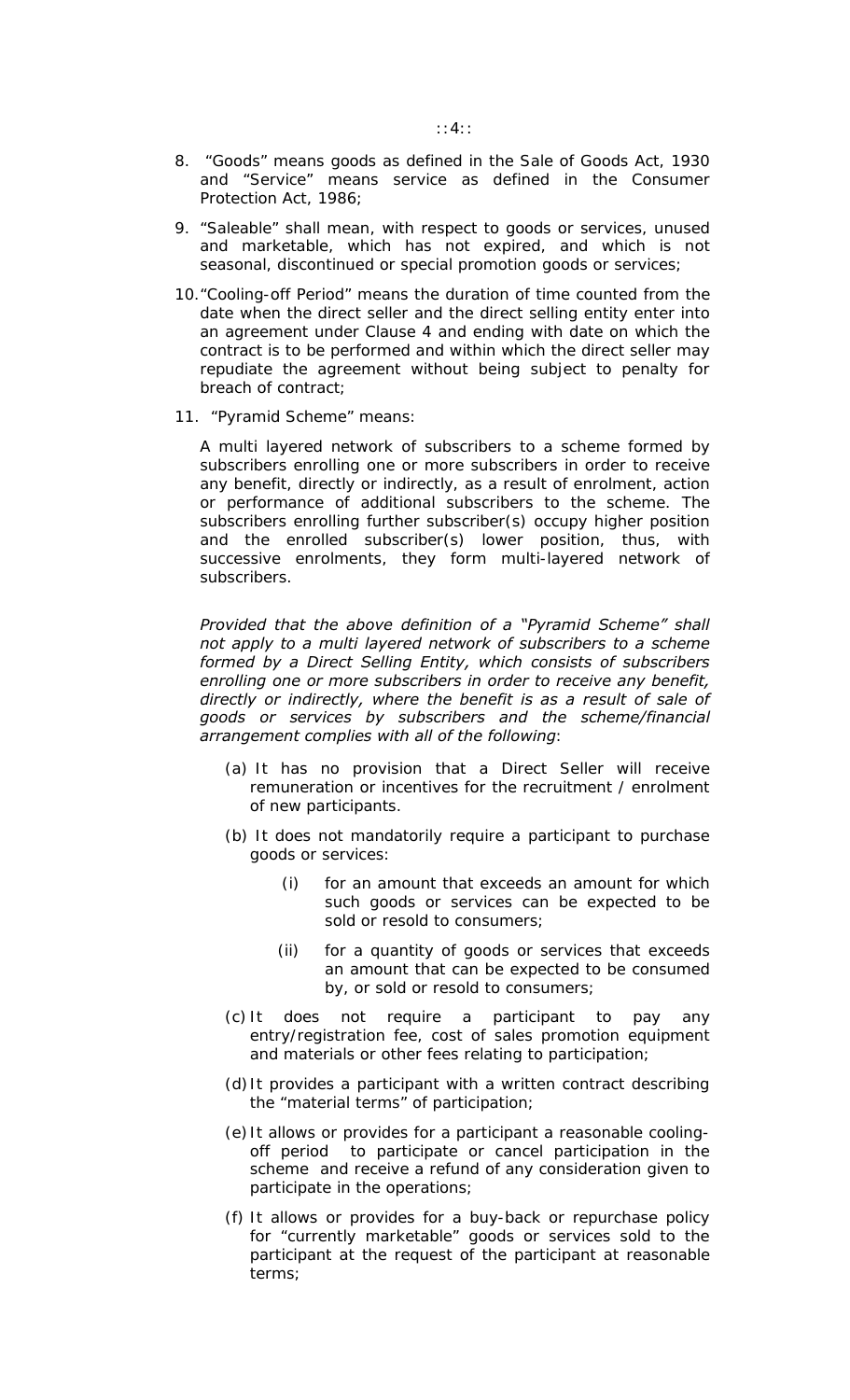(g) It establishes a grievance redressal mechanism for consumers, more particularly described in under the definition of direct selling entity herein.

**Explanation 1** - For the purposes of this proviso the term "material terms" shall means buy-back or repurchase policy, cooling-off period, warranty and refund policy

- 12."Money Circulation Scheme" has the same meaning as defined under the Prize Chits and Money Circulation Schemes (Banning) Act, 1978.
- 13."Remuneration System" means the system followed by the direct selling entity to compensate the direct seller which illustrates the mode of sharing of incentives, profits and commission, including financial and non-financial benefits, paid by the direct selling entity to the direct sellers, on a monthly or periodic or yearly basis or both, as the case may be. This system, for every Direct Selling entity, shall:
	- (a)Have no provision that a direct seller will receive remuneration from the recruitment to participate in such direct selling;
	- (b)ensure that direct sellers shall receive remuneration derived from the sale of goods or services by such direct sellers;
	- (c) clearly disclose the method of calculation of remuneration.
- 14. 'State' means the State of Telangana
- 15. **Registering Authority: "**Registering Authority" means, the Commissioner, Industries & Commerce Department having jurisdiction over the area in respect of State of Telangana.
- 16. "Disciplinary Authority" means the Joint collector of the districts having jurisdiction over the area in respect of State of Telangana.
- 17. "Appellate Authority" means the Collector of the districts having jurisdiction over the area in respect of State of Telangana.
- 18. "Revision Authority" means the Commissioner, Industries & Commerce having jurisdiction over the area in respect of State of Telangana.

## **Clause 2. Conditions for setting up of Direct Selling business:**

Every Direct selling entity intending to carry out direct selling business subsequent to the publication of the notification in the Gazette of Telangana, shall within 90 days comply with the following set of conditions for the conduct of direct selling business:

The direct selling entity shall:

- 1. Be a registered legal entity under the laws of India.
- 2. Provide a mandatory orientation session to all prospective direct sellers providing fair and accurate information on all aspects of the direct selling operation, including but not limited to the remuneration system and expected remuneration for newly recruited direct sellers;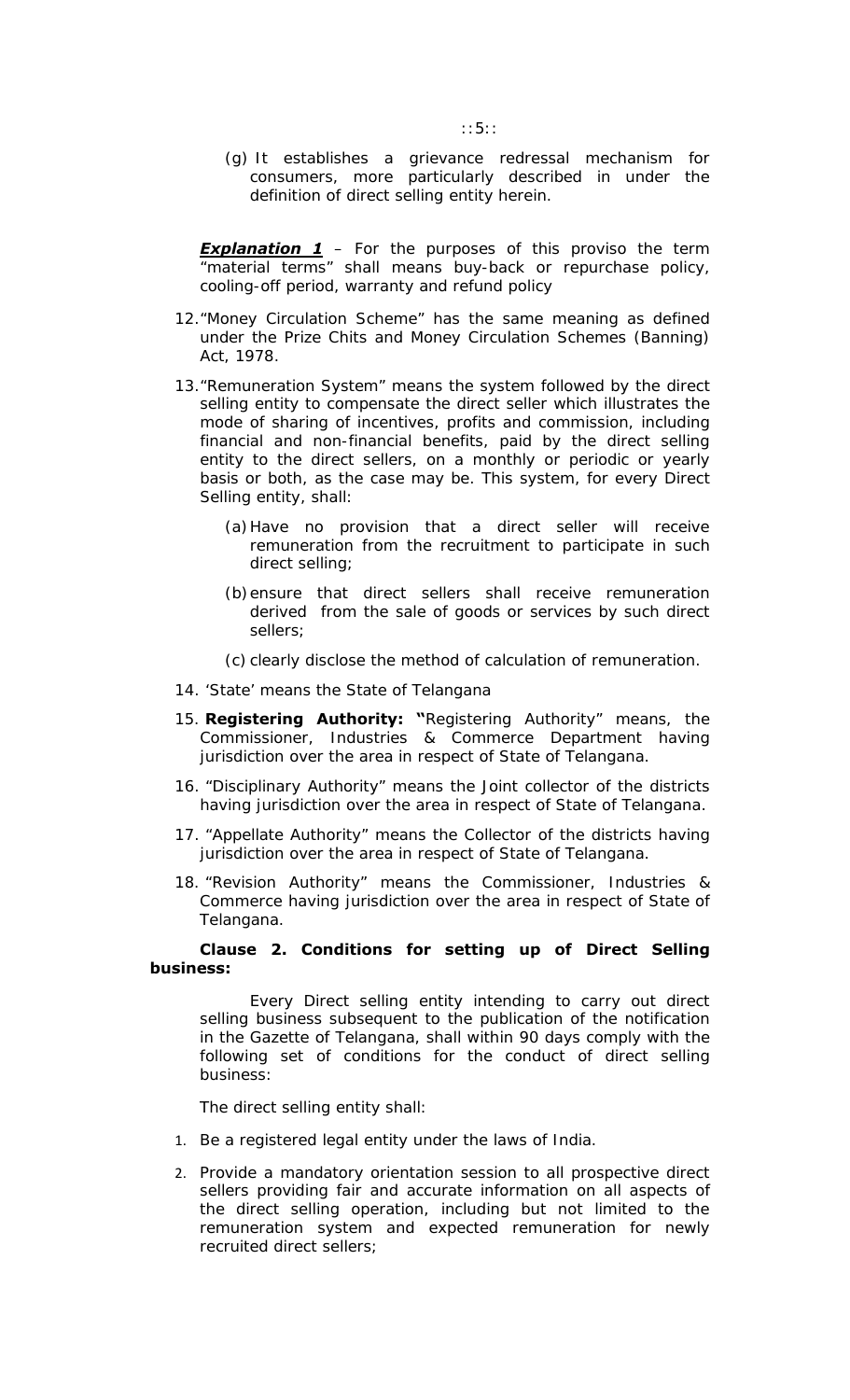- 3. Provide accurate and complete information to prospective and existing direct sellers concerning the reasonable amount of remuneration opportunity, and related rights and obligations;
- 4. Pay all dues and make withholdings from direct sellers in a commercially reasonable manner;
- 5. Notify and provide a full refund or buy-back guarantee to every direct seller on reasonable commercial terms which can be exercised within a period of 30 days, from the date of the distribution of the goods or services to the direct seller;
- 6. Notify and provide to every direct seller a cooling-off period which entitles such direct seller to:
	- (a)The refund of any fee, including any `training fee, franchise fee, fees for promotional materials or other fees related solely to the right to participate as a direct seller, paid upon the return of all goods received at the time of joining;
	- (b)Return any other goods purchased by the direct seller during the cooling-off period;
- 7. The promoter or key management personnel should not have been convicted of any criminal offence punishable with imprisonment in last 5 years by any Court of competent jurisdiction;
- 8. It shall have an office with identified jurisdiction of its operation in the State to facilitate and satisfy the consumers and direct seller to acquaint themselves with price of products, return or replacement of products and efficient delivery of goods and services, and post-sale redressal of grievances;
- 9. Any trading or marketing or sale activity not adhering the above condition/clause shall not be considered as Direct Selling and would be dealt appropriately under relevant laws.

### **Clause 3: Conditions for conduct of Direct Selling Business**

Every Direct Selling entity shall comply with the following conditions:

- 1. It shall be the owner, holder, licensee of a trademark, service mark or any other identification mark which identifies the entity with the goods to be sold or supplied or services to be rendered;
- 2. It shall issue proper identity document(s) to its Direct Sellers;
- 3. It shall maintain proper records either manual or electronic of their business dealings, with complete details of their goods, services, terms of contract, price, income plan, details of direct sellers, including but not limited to enrolment, termination, active status, earning etc;
	- (a)Every Direct Selling entity shall maintain a "Register of Direct Sellers" wherein relevant details of each enrolled Direct Seller shall be updated and maintained;
	- (b)The details of Direct Sellers shall include and not be limited to verified proof of address, proof of identity and PAN;
	- (c) The Register of Direct Sellers shall be in a machine readable and printable format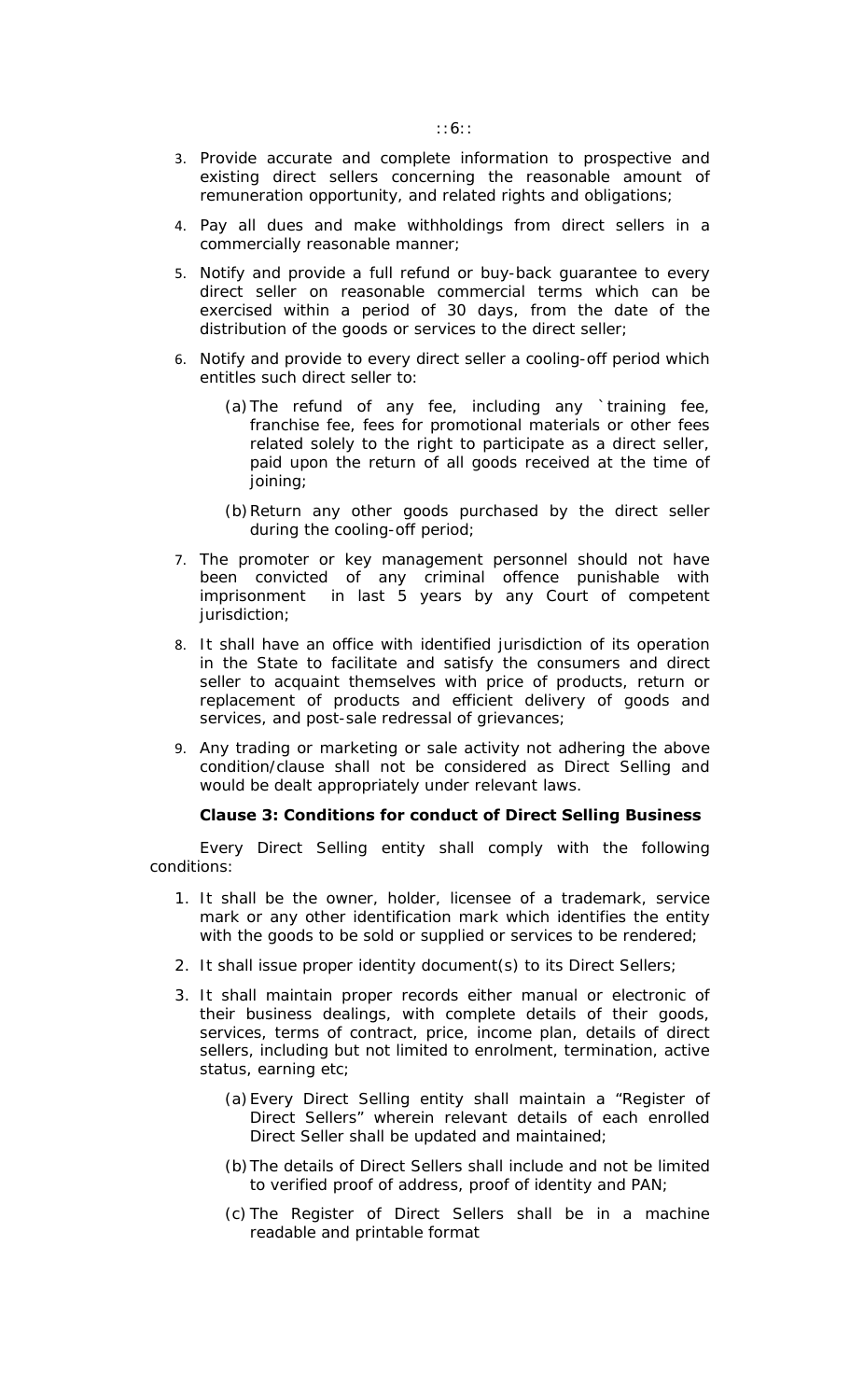- 4. It shall maintain proper and updated website with all relevant details of the entity, contact information, its management, products, product information, product quality certificate, price, complete income plan, terms of contract with direct seller and complaint redressal mechanism for direct sellers and consumers. The website should have space for registering consumer complaints and should ensure that grievances are addressed within 45 days of making such complaints;
- 5. It shall provide to all direct sellers their periodic account / information concerning, as applicable, sales, purchases, details of earnings, commissions, bonus and other relevant data, in accordance with agreement with the direct sellers. All financial dues shall be paid and any withholding made in a commercially reasonable manner;
- 6. It shall monitor the value of the purchases of all its Direct Sellers/Distributors on a monthly basis and once the purchase value crosses the taxation threshold; it must intimate the Direct seller/Distributor to pay the relevant tax, including GST;
- 7. It shall provide training or demonstration materials, catalogues, brochure etc. to the direct sellers generally free or only at cost if at all;
- 8. A Direct Selling entity shall not:
	- (a)Use misleading, deceptive or unfair recruiting practices, including misrepresentation of actual or potential sales or earnings, in their interaction with prospective or existing direct sellers;
	- (b)Make any factual representation to a prospective direct seller that cannot be verified or make any promise that cannot be fulfilled;
	- (c) Present any advantages of direct selling to any prospective direct seller in a false or deceptive manner;
	- (d)Make or cause, or permit to be made, any representation relating to its direct selling practice, including remuneration system and agreement between itself and the direct seller, or to the goods or services being sold by itself or by the direct seller which is false or misleading;
	- (e)Engage in, or cause or permit, any conduct that is misleading or likely to mislead as to any material particular by relating to its direct selling practice, including remuneration system and agreement between itself and the direct seller, or to the goods or services being sold by itself or by the direct seller;
	- (f) Use, or cause or permit to be used, fraud, coercion, harassment, or unconscionable or unlawful means in promoting its direct selling practice, including remuneration system and agreement between itself and the direct seller, or to the goods or services being sold by itself or by the direct seller;
	- (g)Require its direct sellers to provide any benefit or buy or acquire any goods or services, including entry fees and renewal fees in order to participate in its direct selling operations, other than the purchase of sales demonstration equipment or materials at a resale and for which no commission, bonus or price not exceeding their cost which are not for any other advantage will be given to any person;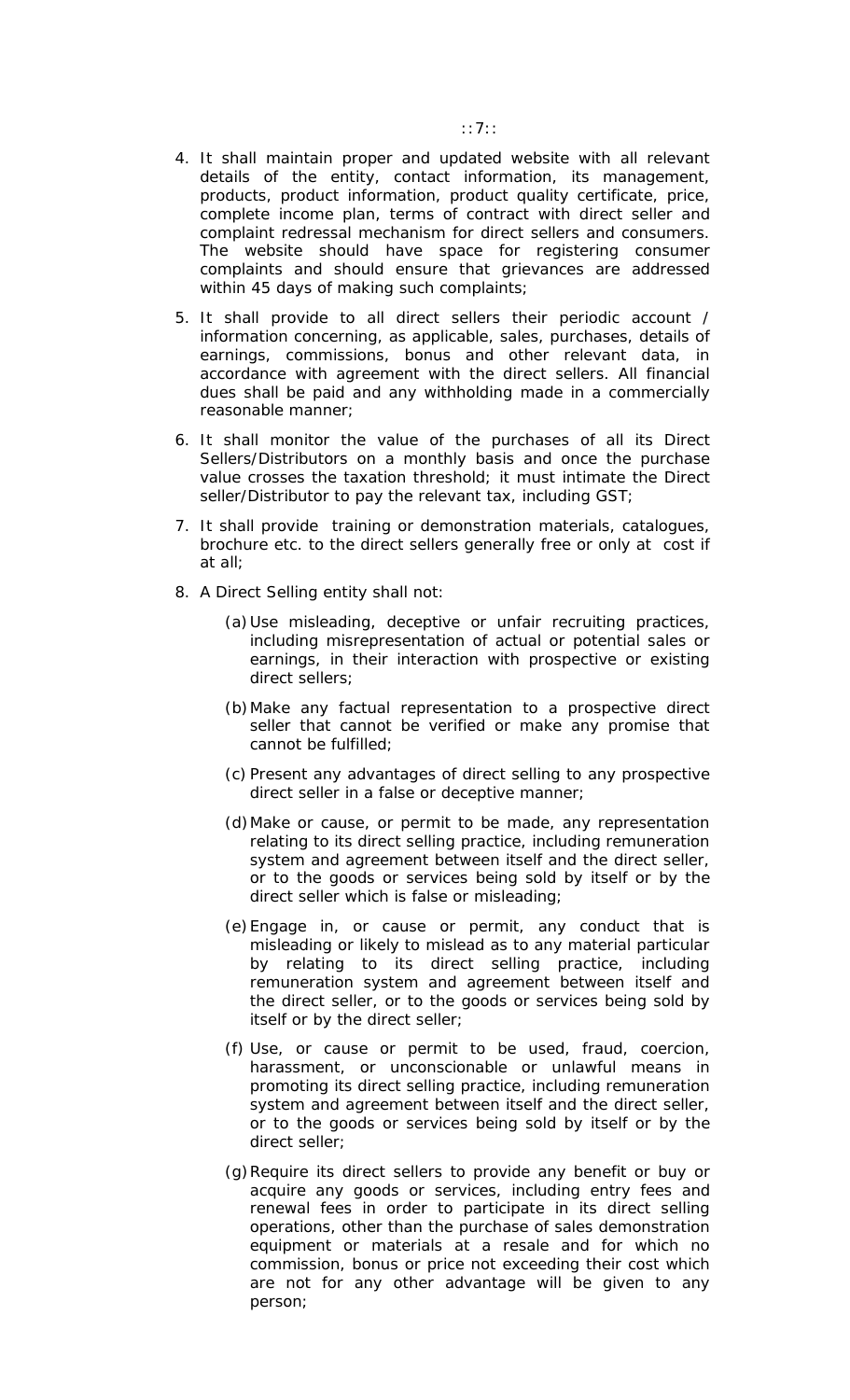- (h)Provide any benefit to any person for the introduction or recruitment of one or more persons as direct sellers;
- (i) Require the direct sellers to pay any money by way of minimum monthly subscription or renewal charges;
- (j) Knowingly make, omit, engage or cause, or permit to be made, any representation relating to its Direct Selling practice, including remuneration system and agreement between itself and the direct seller, or the goods or services being sold by itself or by the direct seller which is false or misleading;
- 9. Notwithstanding the distribution system adopted by a direct selling entity, the Direct Selling Entity shall be responsible for compliance of these Guidelines by any member of its network of direct selling, whether such member is appointed directly or indirectly by the Direct Selling Entity.

### **Clause 4: Conditions for Direct Selling contract between Direct Seller/Distributor and Direct Selling Entity.**

- 1. Every Direct Selling entity shall execute a contract agreement, whether directly or indirectly, with Direct Sellers before enrolment:
	- (a)The Agreement shall be provided in a manner consistent with Section 10 of the Indian Contract Act, 1872;
	- (b)In addition to the rights and obligations of parties to this agreement under these guidelines or any other law in force, parties shall have rights and obligations that are coextensive with rights and obligations of parties under the Indian Contract Act, 1872;
- 2. The agreement shall be made in writing, describing the material terms of participation and shall:
	- (a)Not compel or induce the direct seller to purchase goods or services in an amount that unreasonably exceeds an amount that can be expected to be sold to consumers or consumed within a reasonable period of time;
	- (b)Allow or provide the direct seller a reasonable cooling-off period in which to cancel participation and receive a refund for goods or services purchased and also of any consideration given to participate in the operations of the applicant.
	- (c) Allow for the termination of contract, with reasonable notice, in such instances and on such terms where a direct seller is found to have made no sales of goods or services for a period of up to two years since the contract was entered into, or since the date of the last sale made by the direct seller;
	- (d)Allow or provide for a buy-back or repurchase policy for currently marketable goods or services sold to the direct seller at the said direct seller's request at reasonable terms

### **Clause 5: Certain obligations of Direct Sellers**

1. Direct Seller engaged in direct selling should carry their identity card and not visit the customer's premises without prior appointment/approval;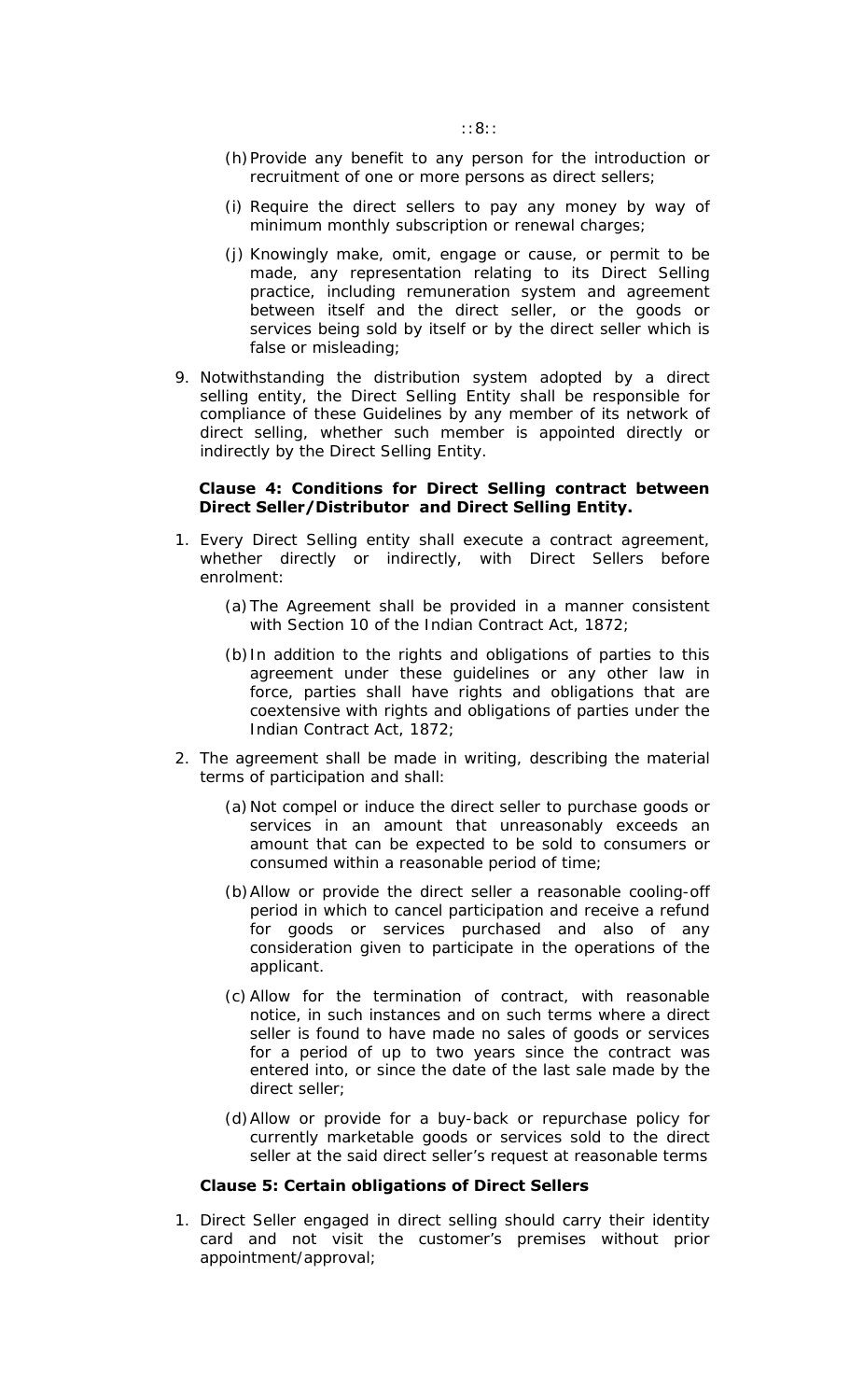- 2. At the initiation of a sales representation, without request, truthfully and clearly identify themselves, the identity of the direct selling entity, the nature of the goods or services sold and the purpose of the solicitation to the prospective consumer;
- 3. Offer a prospective consumer accurate and complete explanations and demonstrations of goods and services, prices, credit terms, terms of payment, return policies, terms of guarantee, after-sales service;
- 4. Provide the following information to the prospect/consumers at the time of sale, namely:
	- (a)Name, address, registration number or enrollment number, identity proof and telephone number of the direct seller and details of direct selling entity;
	- (b)A description of the goods or services to be supplied;
	- (c) Explain to the consumer about the goods return policy of the company in the details before the transaction;
	- (d)The Order date, the total amount to be paid by the consumer along with the bill and receipt;
	- (e)Time and place for inspection of the sample and delivery of good;
	- (f) Information of his/her rights to cancel the order and / or to return the product in saleable condition and avail full refund on sums paid;
	- (g)Details regarding the complaint redressal mechanism;
- 5. A direct seller shall keep proper book of accounts stating the details of the products, price, tax and the quantity and such other details in respect of the goods sold by him/her, in such form as per applicable law or as may be prescribed under law**.**
- 6. A direct seller shall not:
	- (a)Use misleading, deceptive and / or unfair trade practices;
	- (b)Use misleading, false, deceptive, and / or unfair recruiting practices, including misrepresentation of actual or potential sales or earnings and advantages of Direct Selling to any prospective direct seller, in their interaction with prospective direct sellers;
	- (c) Make any factual representation to a prospective direct seller that cannot be verified or make any promise that cannot be fulfilled;
	- (d)Present any advantages of Direct Selling to any prospective direct seller in a false and /or a deceptive manner;
	- (e)Knowingly make, omit, engage, or cause, or permit to be made, any representation relating to the Direct Selling operation, including remuneration system and agreement between the Direct Selling entity and the direct seller, or the goods and / or services being sold by such direct seller which is false or misleading;
	- (f) Require or encourage direct sellers recruited by the first mentioned direct seller to purchase goods and / or services in unreasonably large amounts;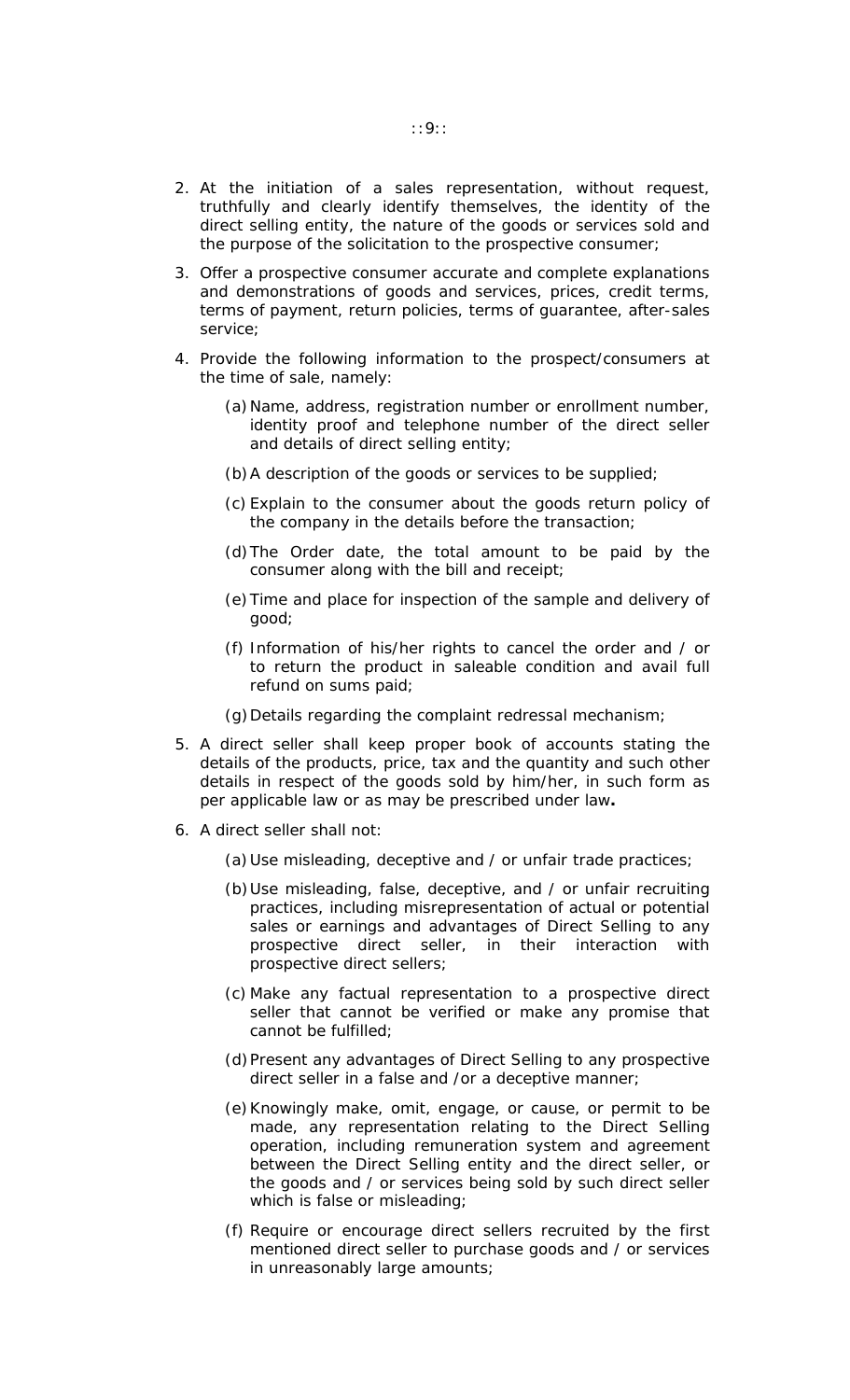- (g)Provide any literature and / or training material not restricted to collateral issued by the Direct Selling entity, to a prospective or existing direct sellers both within and outside the parent Direct Selling entity, which has not been approved by the parent Direct Selling entity;
- (h)Require or encourage prospective or existing direct sellers to purchase any literature or training materials or sales demonstration equipment and if at all required such purchase shall not be at a cost exceeding the cost of materials.

## **Clause 6: Relationship between Direct Selling Entity and Direct Seller**

- 1. The relationship between Direct Selling entity and Direct Seller shall be determined as per the written agreement between the parties:
	- (a)For rights and obligations that are expressly provided as conditions for the conduct of Direct Selling business under the guidelines for the Direct Selling entity and Direct Seller, the same shall prevail;
	- (b)All other rights and obligations, shall be determined as per the express terms of written agreement unless expressly provided otherwise in the contract between a Direct Selling entity and Direct Seller;
- 2. The Direct Selling entity will be liable for grievances arising out of sale of products, services or business opportunity by its Direct Sellers;
- 3. It will be the responsibility of the Direct Selling entity to monitor and control the practices/methods adopted by the Direct Sellers;

### **Clause 7: Conduct for the Protection of Consumer**

- 1. Direct Sellers and Direct Selling Entity shall take appropriate steps to ensure the protection of all private information provided by a consumer;
- 2. Direct Sellers and Direct Selling Entity shall be guided by the provision of the Consumer Protection Act 1986;
- 3. All complaints received over phone, email, website, post and walk-in should have a complaint number for tracing and tracking the complaint and record time taken for redressal;
- 4. Every Direct Selling company shall constitute a Grievance Redressal Committee whose composition, nature of responsibilities shall include but not limited to:
	- (a)The Grievance Redressal Committee shall consist of at least three officers of the Direct Selling entity;
	- (b)The Grievance Redressal Committee shall address complaints and inform complainants of any action taken;
	- (c) Complaints may be made by any member of the general public against a Direct Seller of the company, an employee or any other officer of the entity;
	- (d)All such grievances will be resolved directly by the Direct Selling Entity;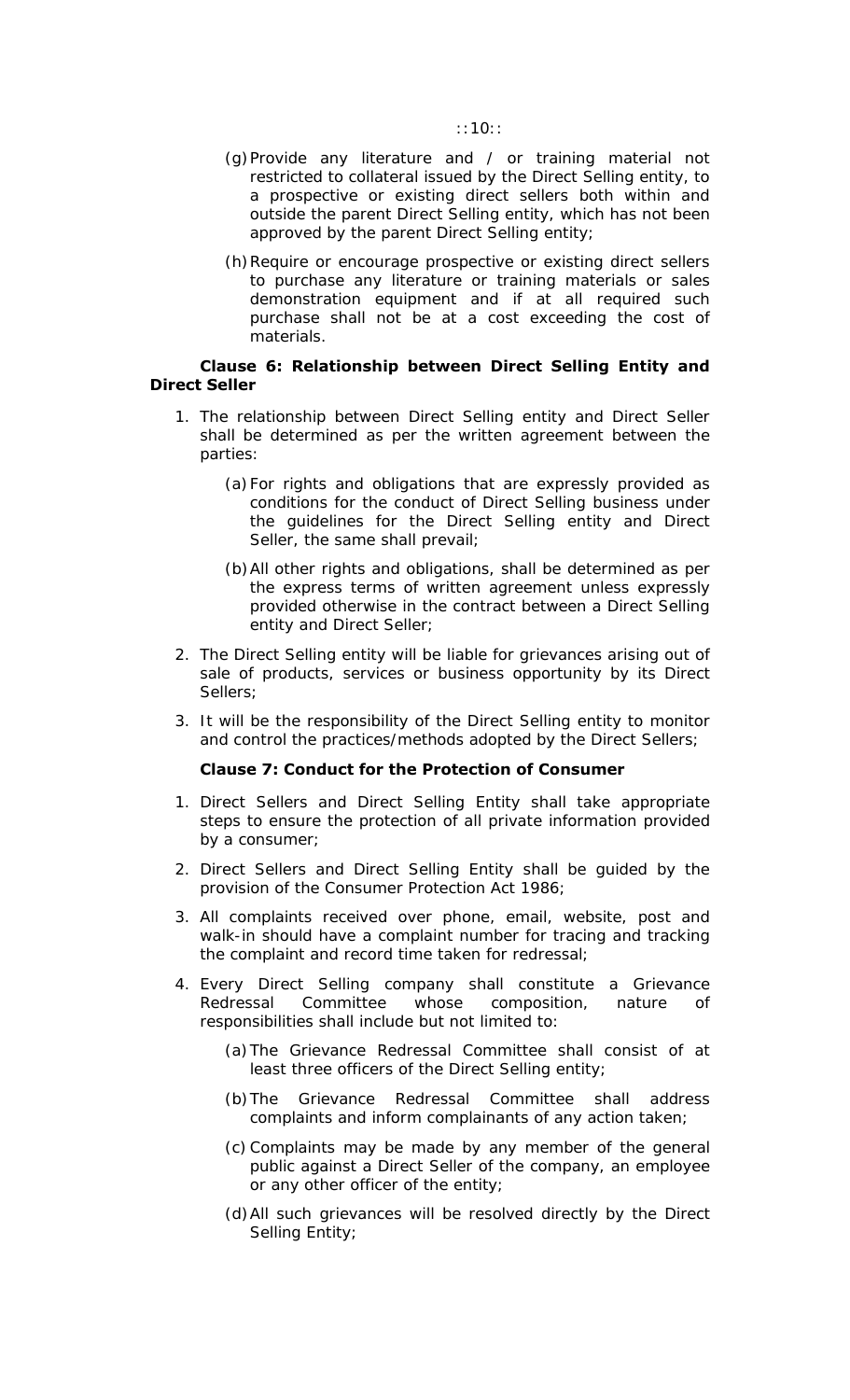- 5. The direct selling entity shall provide information to the consumer upon purchase which shall contain:
	- (a) the name of the purchaser and seller;
	- (b) the delivery date of goods or services;
	- (c) procedures for returning the goods; and
	- (d) warranty of the goods and exchange / replacement of goods in case of defect.

 *Provided that no Direct Seller shall, in pursuance of a sale, make any claim that is not consistent with claims authorized by the Direct Selling Entity*.

6. Any person who sells or offers for sale, including an e-commerce platform / marketplace, of any product or service of a Direct Selling Entity must have prior written consent from the respective Direct Selling Entity in order to undertake or solicit such sale or offer.

## **Clause 8: Prohibition of Pyramid Scheme & Money Circulation Scheme**

- 1. No person or entity shall promote a Pyramid Scheme, as defined in Clause 1(11) or enroll any person to such scheme or participate in such arrangement in any manner whatsoever in the garb of doing Direct Selling business
- 2. No person or entity will participate in Money Circulation Scheme, as defined in Clause 1(12) in the garb of Direct Selling of Business Opportunities.

### **Clause 9: Appointment of Monitoring Authority**

- 1. The Nodal department to deal with the issues related to Direct Selling in the State of Telangana will be the D/o CA, F & CS.
- 2. The nodal officers for the submission of undertakings and oversight of compliance by direct selling entities shall jointly be **Deputy Commissioner, DoCAFCS** and **Addl. Director,** O/o Commissioner of Industries**, DoI&C.**
- 3. The nodal officers may designate other officers of the respective Departments may appoint any other person whom they deem fit and necessary to assist them in the implementation of these Guidelines.
- 4. Any direct selling entity conducting direct selling activities in the State of Telangana shall submit an undertaking and proformato the nodal officers, in the form of the attached proforma, stating that it is in compliance with these guidelines.
- 5. Direct selling entities shall also provide such details of its incorporation and other business details as may be notified from time to time. Such undertaking needs to be submitted to the Department annually.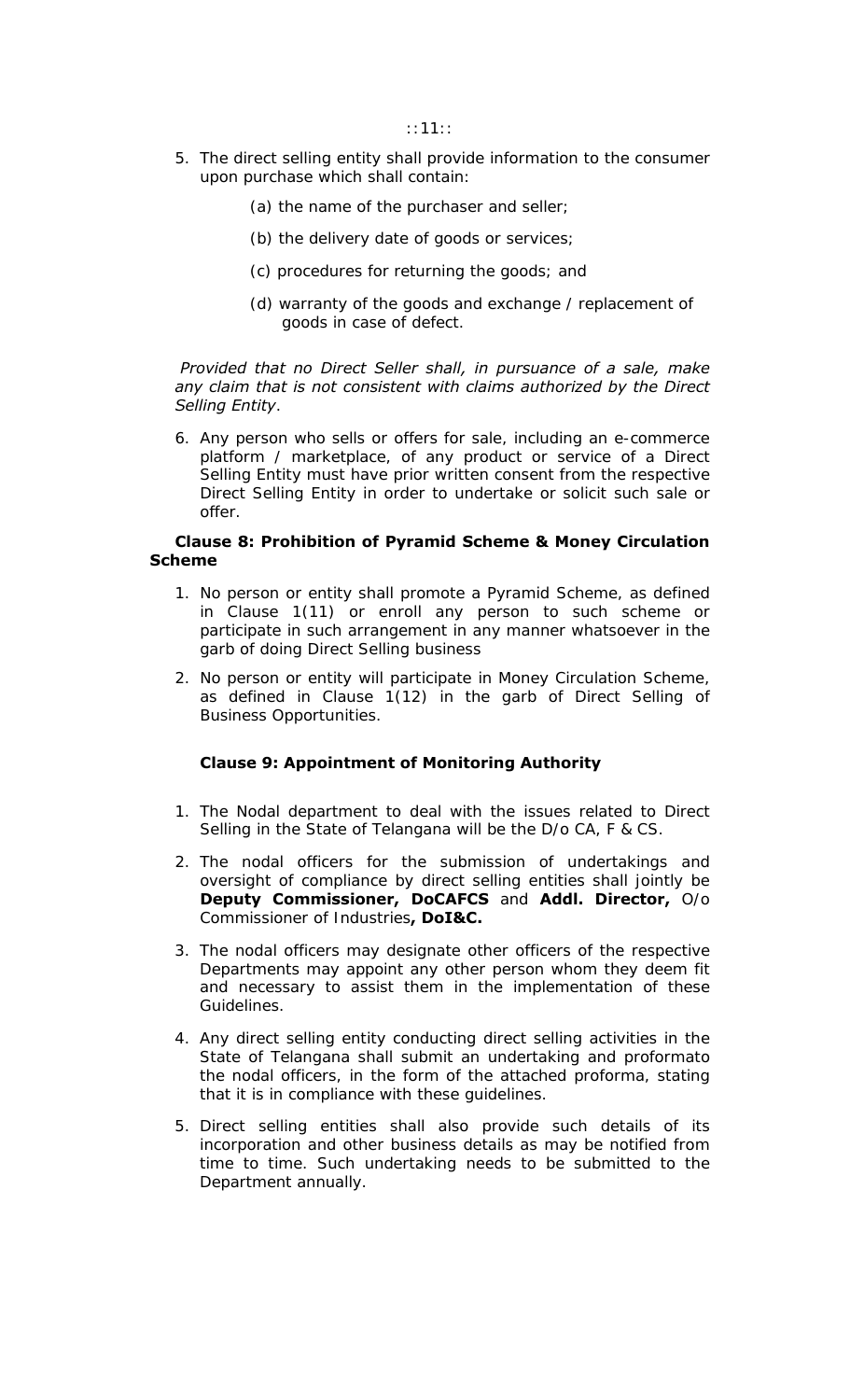#### ::12::

## **Clause 10: Powers of entry and search into Direct Selling Entity / Direct Seller premises if any violation of guide lines takes place:-**

- (1) The Enforcement Officer, not below the rank of General Manager, Industries Dept., and Gazetted officer of Vigilance Enforcement Dept., Gagetted Food Inspector of Institute of Preventive Medicine and Inspector of Legal Metrology may with a view to securing compliance with this Order or to satisfy himself that this Order has been complied with:
	- (a) inspect or cause to be inspected
	- (b) require any person to give any information in his possession about the goods / services of the Direct Selling Entity / Direct Seller;
	- (c) stop and search forthwith, with such aid or assistance as may be necessary;
	- (d) enter and search, with such aid or assistance as may be necessary;
	- (e) The Enforcement Officer shall submit the enquiry report before the Joint collector of the District concerned.

The provisions of the Code of Criminal Procedure, 1973 (Central Act 2 of 1974) relating to search shall so far as may be, apply to searches under this order.

### **Clause 11: Appeal:**

- (1) Any person aggrieved by any order passed by the Joint Collector may within (7) days from the date of receipt by him/her, of such order appeal against such order, to the appellate authority.
	- (i) The Collector having jurisdiction over the area to the Collector in the District.

### **Clause 12: Revision:**

- **(i)** Any person aggrieved by an order may within thirty days from the date of communication to him / her of such an order, prefer a revision to the Commissioner, Industries & Commerce.
- **(ii)** Pending disposal of the revision petition, the government may direct that the order under revision shall not have effect until the same is disposed off.

## C.V.ANAND EX. OFFICIO PRINCIPAL SECRETARY TO GOVERNMENT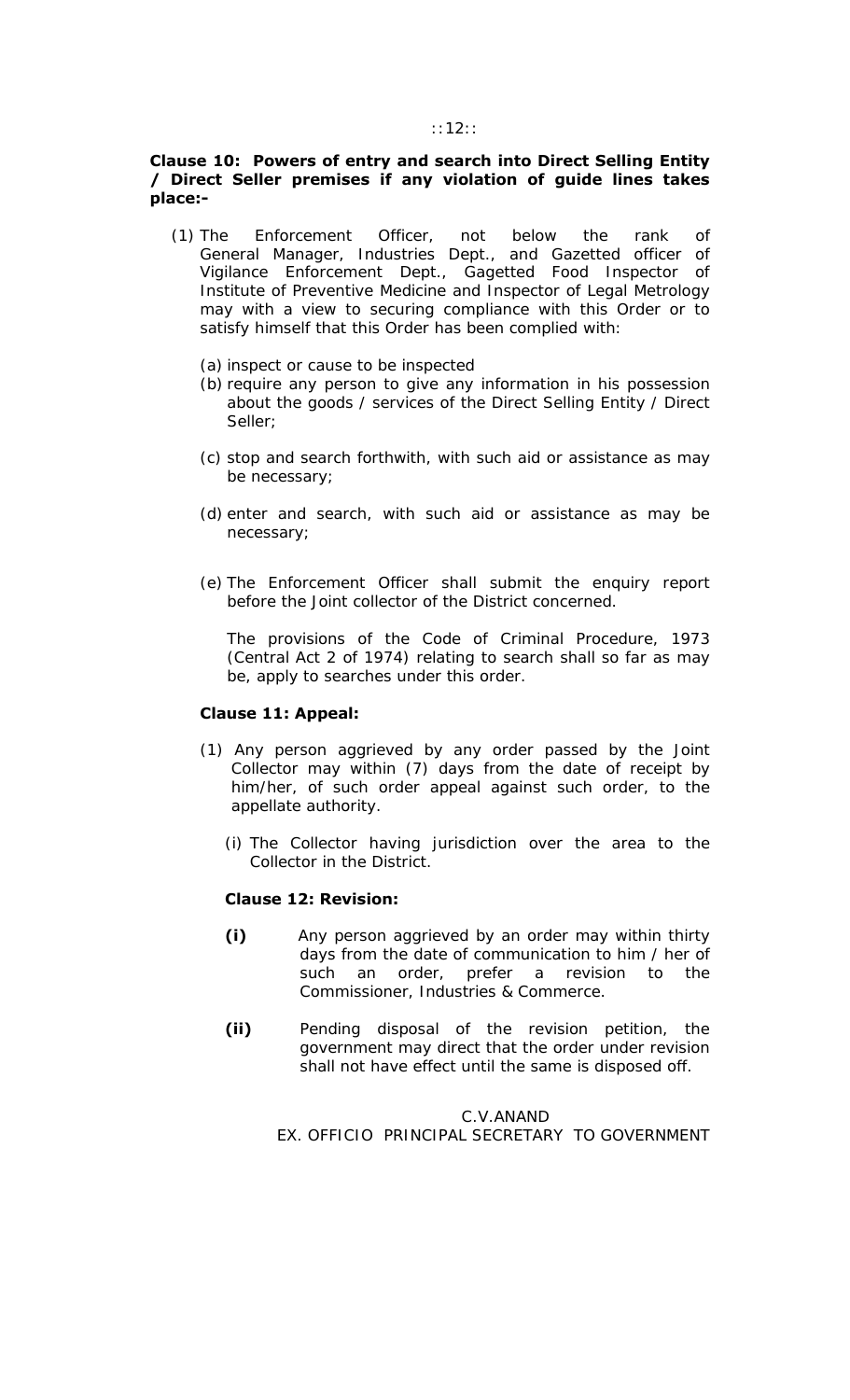## **::13::**

### **DECLARATION BY DIRECT SELLING ENTITIES/COMPANIES PROFORMA**

| . .<br>. .<br>×. |  |
|------------------|--|
|------------------|--|

| 1              | (i) Name of the Company (As Registered)<br>(ii) CIN No:                                 |  |
|----------------|-----------------------------------------------------------------------------------------|--|
|                | (iii) Name and address of Directors on                                                  |  |
|                | Board (Enclose details)                                                                 |  |
| $\overline{2}$ | DETAILS OF REGISTRATION (WITH                                                           |  |
|                | <b>JURISDICTION)</b>                                                                    |  |
|                | (a) Address of Registered Office (Enclose copy                                          |  |
|                | of Registration Certificate):                                                           |  |
|                | $(b)$ Email :                                                                           |  |
|                | (c) Telephone Nos:                                                                      |  |
|                | (d) Company Website:                                                                    |  |
|                | (e) Details of other registrations (with                                                |  |
|                | jurisdiction), if any                                                                   |  |
|                | (Attach copy of Registration Certificate)                                               |  |
|                |                                                                                         |  |
|                | (f) Type of Entity (Private, Public, Trust, Ltd.                                        |  |
|                | $Etc.$ )                                                                                |  |
| 3              | <b>HEAD OFFICE &amp; REGIONAL OFFICE</b>                                                |  |
|                | (a) Address                                                                             |  |
|                | $(b)$ E-mail                                                                            |  |
|                | (c) Details of Key Management Personnel as                                              |  |
|                | per registration under the Companies Act:                                               |  |
|                | (d) Details of Regional Office in the state of                                          |  |
|                | Telangana:                                                                              |  |
|                |                                                                                         |  |
|                | (e) Nodal Officer for interacting with D/o                                              |  |
|                | Consumer Affairs;                                                                       |  |
|                | (Name, designation, Tel No., e-mail, Fax,                                               |  |
|                | mobile No.)                                                                             |  |
|                | (f) Details of Nodal Officer for coordination                                           |  |
|                | with the Government of Telangana (Name,                                                 |  |
|                | designation, Tel No., e-mail, Fax, mobile                                               |  |
|                | $No.$ :                                                                                 |  |
| 4.             | Whether anyone from the Management was                                                  |  |
|                | convicted by any court in the past within the                                           |  |
|                | past 5 years (from the date of application). If                                         |  |
|                | so, the details thereof;                                                                |  |
|                |                                                                                         |  |
| 5.             | Whether direct selling is of Products or services                                       |  |
|                | or both?                                                                                |  |
| 6.             | Details of License(s), Trade Mark or Principal                                          |  |
| 8.             | Brand which identifies the company:<br>Address / Telephone Nos. / e-mails etc. of<br>İ. |  |
|                | Customer Care & Grievance Redress Cells                                                 |  |
|                |                                                                                         |  |
|                | (HQ & State Branch(es) in Telangana);<br>Details of Consumer Grievance Redress<br>ij.   |  |
|                |                                                                                         |  |
|                | Committee as per guidelines:                                                            |  |
|                | Member Name, Phone No and email:<br>а.                                                  |  |
|                |                                                                                         |  |
|                | Member Name, Phone No and email:<br>b.                                                  |  |
|                | Member Name, Phone No and email:<br>C.                                                  |  |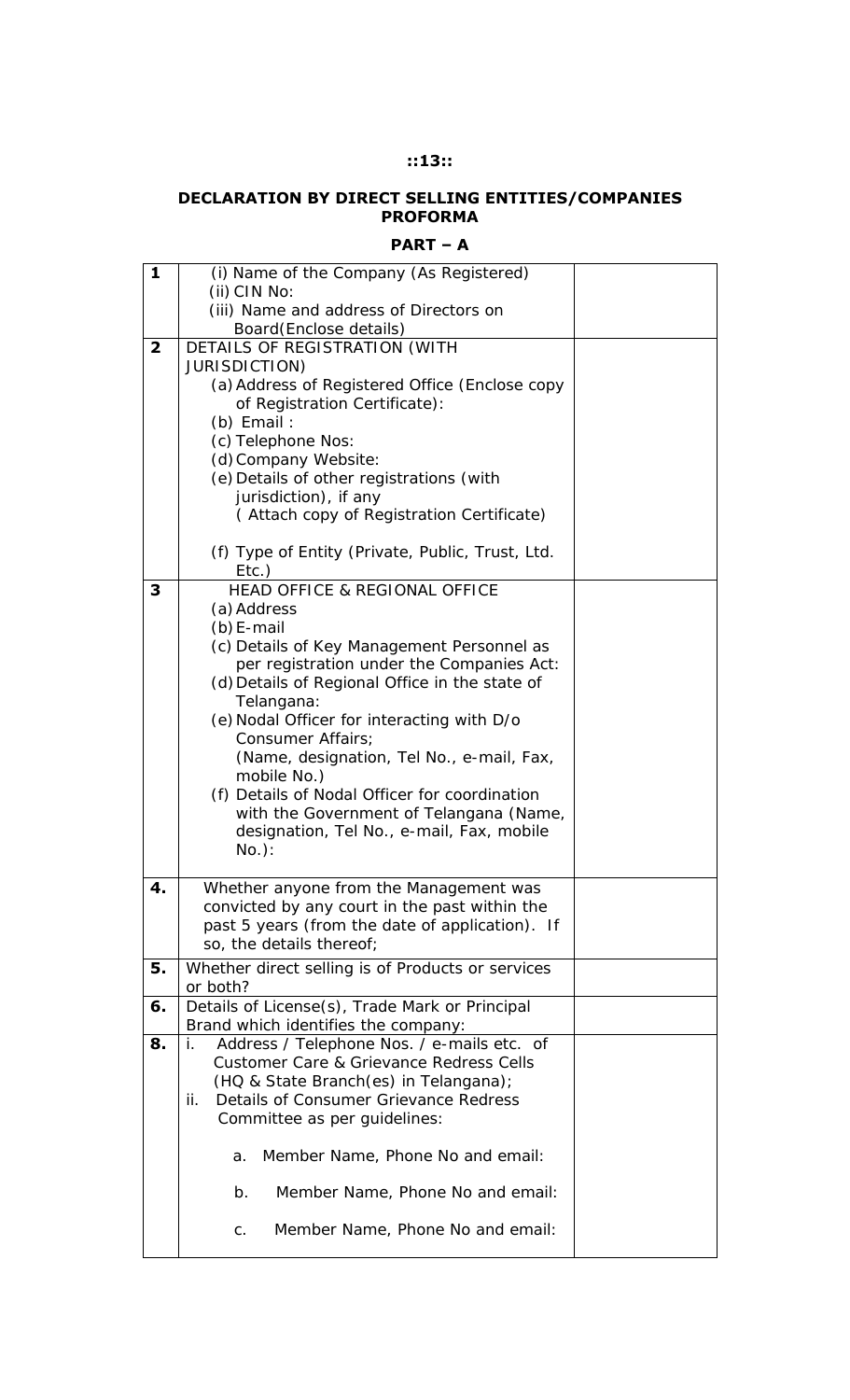# ::14::

# PART-B

# (Direct Selling Business Details)

| 9  | Details of Products / Services offered (Give link of Yes/No<br>websites)                                                                                                                                                                                             |        |
|----|----------------------------------------------------------------------------------------------------------------------------------------------------------------------------------------------------------------------------------------------------------------------|--------|
| 10 | Please confirm the following about your direct selling<br>scheme: -                                                                                                                                                                                                  |        |
|    | (a) It has no provision that a Direct Seller will receive<br>remuneration or incentives for the<br>recruitment<br>/enrolment of new<br>participants and provide that<br>direct sellers will receive remuneration derived only<br>from the sale of goods or services. | Yes/No |
|    | (b) It does not require a participant to purchase goods or<br>services:                                                                                                                                                                                              | Yes/No |
|    | i.<br>for an amount that exceeds an amount for<br>which such goods or services can be expected to be<br>sold or resold to consumers;                                                                                                                                 | Yes/No |
|    | ii.<br>for a quantity of goods or services that<br>exceeds an amount that can be expected to be<br>consumed by, or sold or resold to consumers;                                                                                                                      | Yes/No |
|    | It does not require a participant to pay any<br>(c)<br>entry/registration fee, cost of sales demonstration<br>equipment and materials or other fees relating to<br>participation;                                                                                    | Yes/No |
|    | (d) It provides a participant with a written contract<br>describing the "material terms" of participation;                                                                                                                                                           | Yes/No |
|    | (e) It allows or provides for a participant a reasonable<br>cooling-off period to participate or cancel participation<br>the<br>scheme and receive are fund of any<br>in<br>consideration given to participate in the operations;                                    | Yes/No |
|    | (f)<br>It allows or provides for a buy-back or repurchase<br>policy for "currently marketable" goods or services<br>sold to the participant at the request of the<br>participant at reasonable terms;                                                                |        |
|    | 1. Give details in regard to the above in an<br>Note:<br>enclosure.                                                                                                                                                                                                  |        |
|    | 2. In case any of the answers in this para is 'No',<br>please provide full details with reasons in an<br>enclosure.                                                                                                                                                  |        |
| 11 | (a) Whether proper identity document(s) to all the<br>Direct Sellers are issued.                                                                                                                                                                                     | Yes/No |
|    | (b) Whether you maintain "Register of Direct Sellers"<br>wherein relevant details of each enrolled Direct<br>Seller is updated and maintained with details<br>including verifiable proof of address, proof of identity<br>and PAN as per the Income Tax Act.         | Yes/No |
|    | (c) What is the mechanism for payment of any taxes<br>and duties pertaining to sale of goods or services,<br>including the mechanism of ensuring compliance<br>from direct sellers and distributors. Give details.                                                   |        |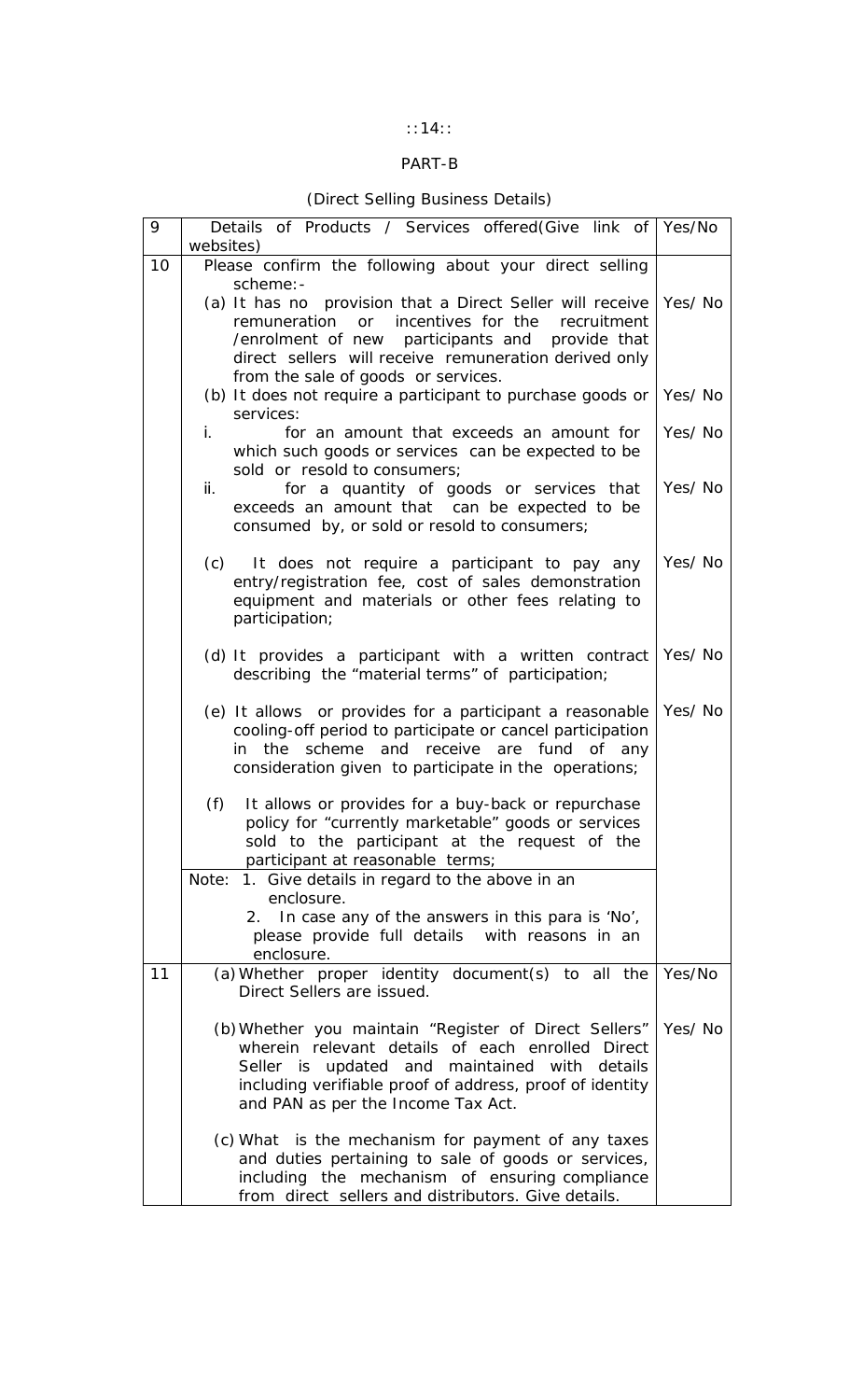| 12 | (a) The website is proper and updated regularly with $\frac{1}{1}$ Yes/No<br>all relevant details, contact information, details<br>pertaining to management, products, product<br>information and complaint redress mechanism for<br>direct sellers and consumers. |  |
|----|--------------------------------------------------------------------------------------------------------------------------------------------------------------------------------------------------------------------------------------------------------------------|--|
|    | There are arrangements for registering consumer   Yes/No<br>(b)<br>complaints online or otherwise and grievances<br>are resolved within 45 days of date of making<br>such complaints. Details to be provided.                                                      |  |
| 13 | Notes/Remarks, if any.                                                                                                                                                                                                                                             |  |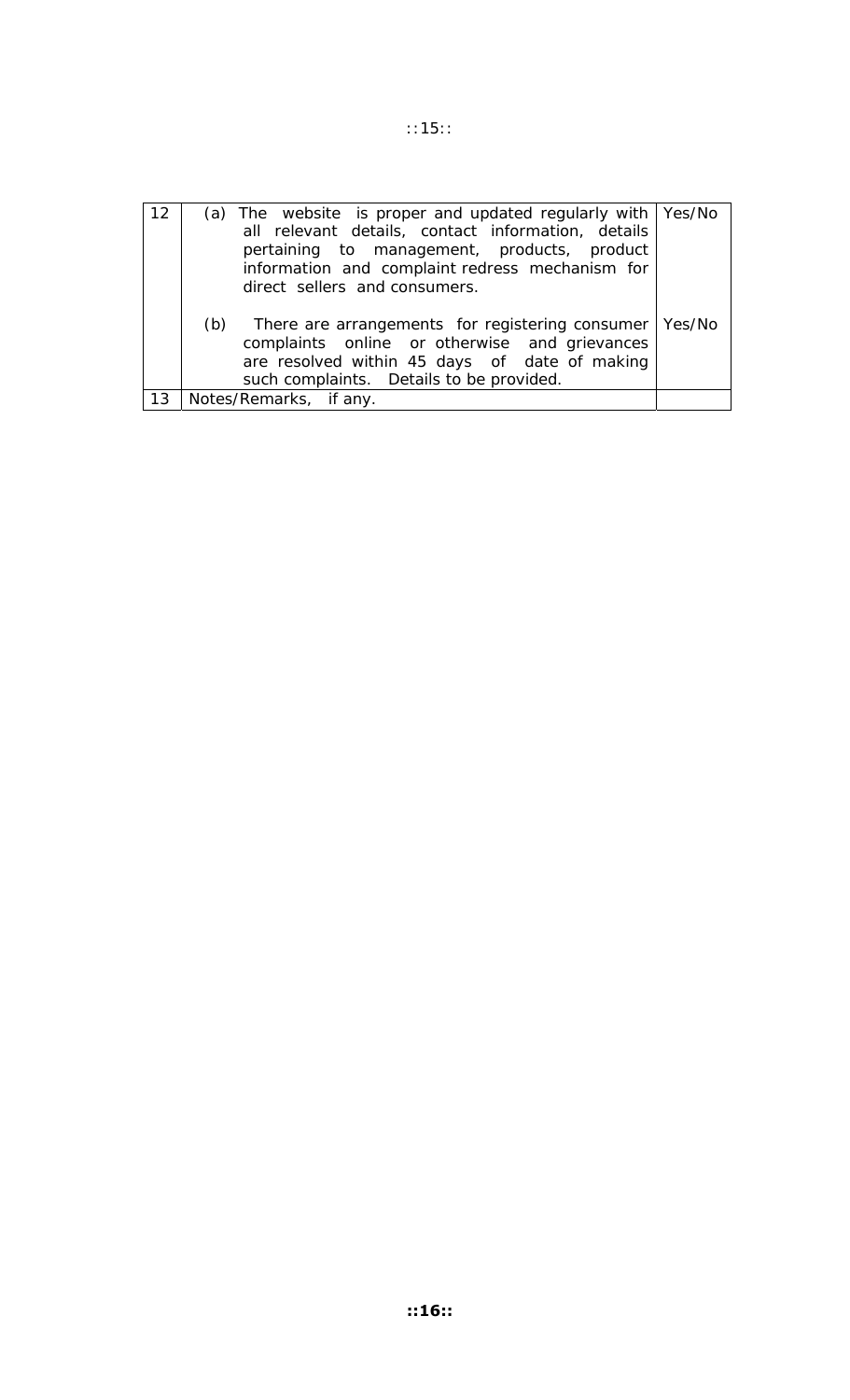# **Part – C ( UNDERTAKING ) \* \* \***

I / We, *musicancerical* in the capacity of *musicancerical* of the... …………… company / firm declare that we are compliant with the following:

(a) We do

not promote a Pyramid Scheme, as defined in Clause1(11) or enroll any person to such scheme or participate in such arrangement in any manner what so ever in the garb of doing Direct Selling business.

- (b) We do not participate in Money Circulation Scheme, as defined in Clause1(12) in the garb of Direct Selling of Business Opportunities.
- (c) We are compliant with all the remaining aspects mentioned in the guidelines issued vide GSR 1013(E), October 26, 2016 (Gazette of India) by the Department of Consumers, Ministry of Consumer Affairs, Food and Public Distribution and shall also provide such details as may be required by the Government of Telangana from time to time

| Place:       |                    | $Sd$ - |
|--------------|--------------------|--------|
| Date:        |                    |        |
| Name         | <b>SEAL OF THE</b> |        |
| Designation  | <b>COMPANY</b>     |        |
| Tel No.<br>. |                    |        |

E-mail:…………….

## **List of documents to be provided:**

- 1. Certificate of Registration/Bye-laws/Memorandum of Association
- 2. List of Board of Directors, with contact details
- 3. Brief details of direct selling scheme and compensation plan.
- 4. Sample of contract with direct sellers/distributors.
- 5. Copy of the undertaking submitted to the Department of Consumer Affairs, Government of India
- 6. Copies of compliances, including licenses or registrations for the sale of goods or services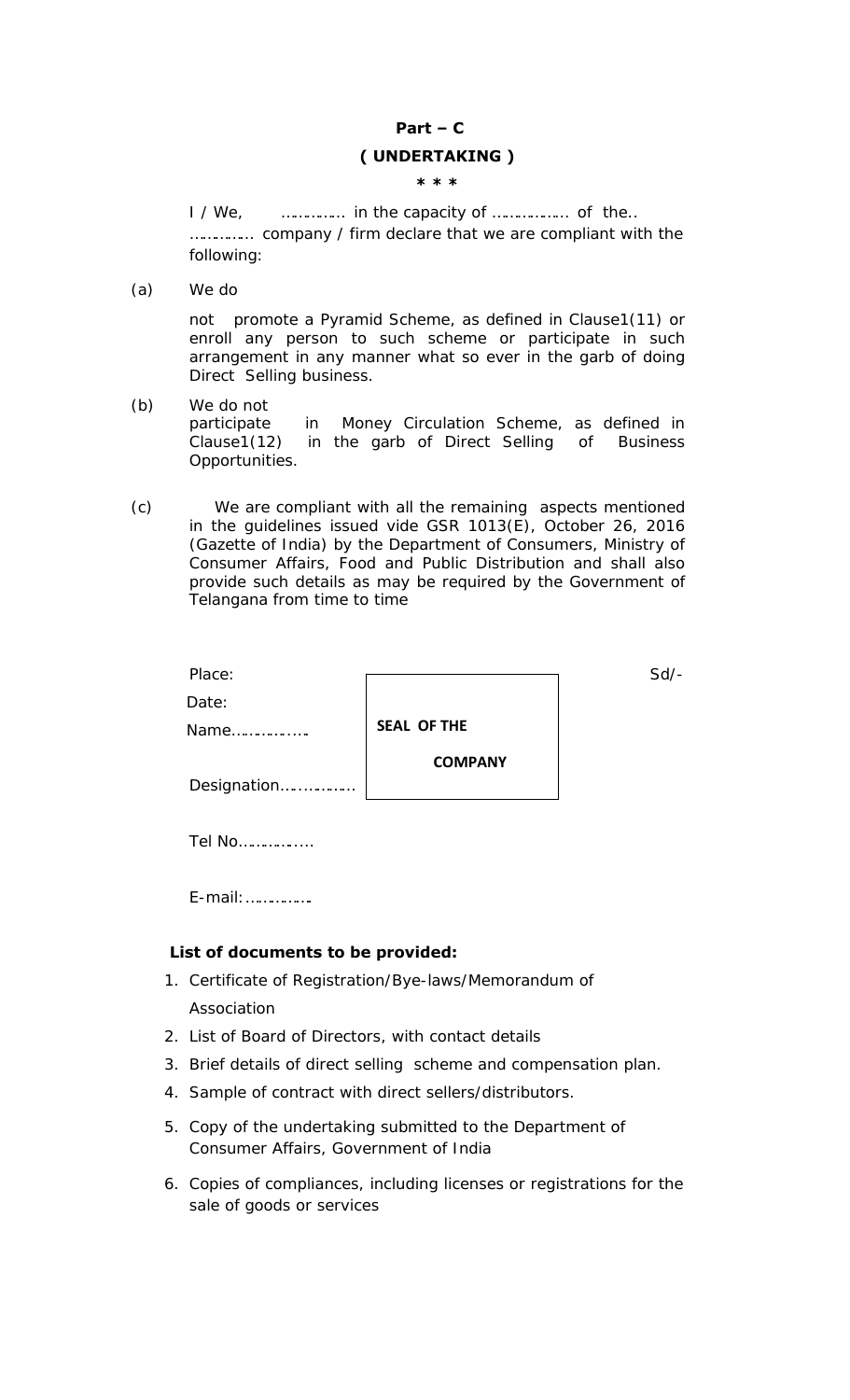### ::17::

## **GUIDELINES FOR THE DIRECT SELLING ENTITIES**

## **FAQs**

## **1. Clause 1.4**

"Direct Seller" means a person appointed or authorized, directly or indirectly, by a Direct Selling Entity through a legally enforceable written contract to undertake direct selling business on principal to principal basis." **How shall digital and e-contracts be treated?** 

 **Answer**: The 'written contract' includes e-contracts or digital contracts and the same shall be governed as per the provisions of the Information Technology Act , 2000.P

## **2. Clause 1.6 (Proviso)P**

"Provided that such sale of goods or services occurs otherwise than through a "permanent retail location" to the consumers, generally in their houses or at their workplace or through explanation and demonstration of such goods and services at a particular place". **Does this Proviso mean that every sale needs to take place away from permanent retail location only?** 

**Answer**: **Clause 1.6 does not restrict / preclude sales made from permanent retail location. However, direct selling entity will be governed by these guidelines.** 

## **3. Clause 2.2**

"Provide a mandatory orientation session to all prospective direct sellers providing fair and accurate information on all aspects of the direct selling operation, including but not limited to the remuneration system and expected remuneration for newly recruited direct sellers''. **Whether the training/orientation provided by the Direct Seller to other prospective Direct Sellers would be in compliance to this clause?** 

**Answer**: Yes, the training / orientation will be provided by the Direct Selling Entity or by a Direct Seller or by any authorized representative of Direct Selling Entity, either in person or through any digital means.

### **4. Clause 2.8**

"It shall have an office with identified jurisdiction of its operation in the State to enable the consumers and direct seller to acquaint themselves with price of products, return or replacement of products and efficient delivery of goods and services, and post-sale redressal of grievances" **Whether an office in one State can be designated as focal point for jurisdiction of two or more states?** 

**Answer:** An office in one particular State can be designated having jurisdiction over two or more states, subject to the accessibility of the consumers, where Direct Sellers/consumers can interact with the Direct Selling Entity / Authorized representative of Direct Selling Entity.

## **5. Clause 3.3 (b)**

"The details of Direct Sellers shall include and not be limited to verified proof of address, proof of identity and PAN". **Should the Direct Selling Entity take verified proof of address, identity and PAN?** 

 **Answer**. The requirement of PAN shall be as per the provisions of the Income Tax Act, 1961. Direct Sellers should submit to Direct Selling Entity, any photo ID card as issued by the State or Central government. These ID cards could be from the following-: Aadhaar Card, Driving License, Voter ID Card, Passport and Ration Card or any other identity document issued by the state or central government which can be verified.